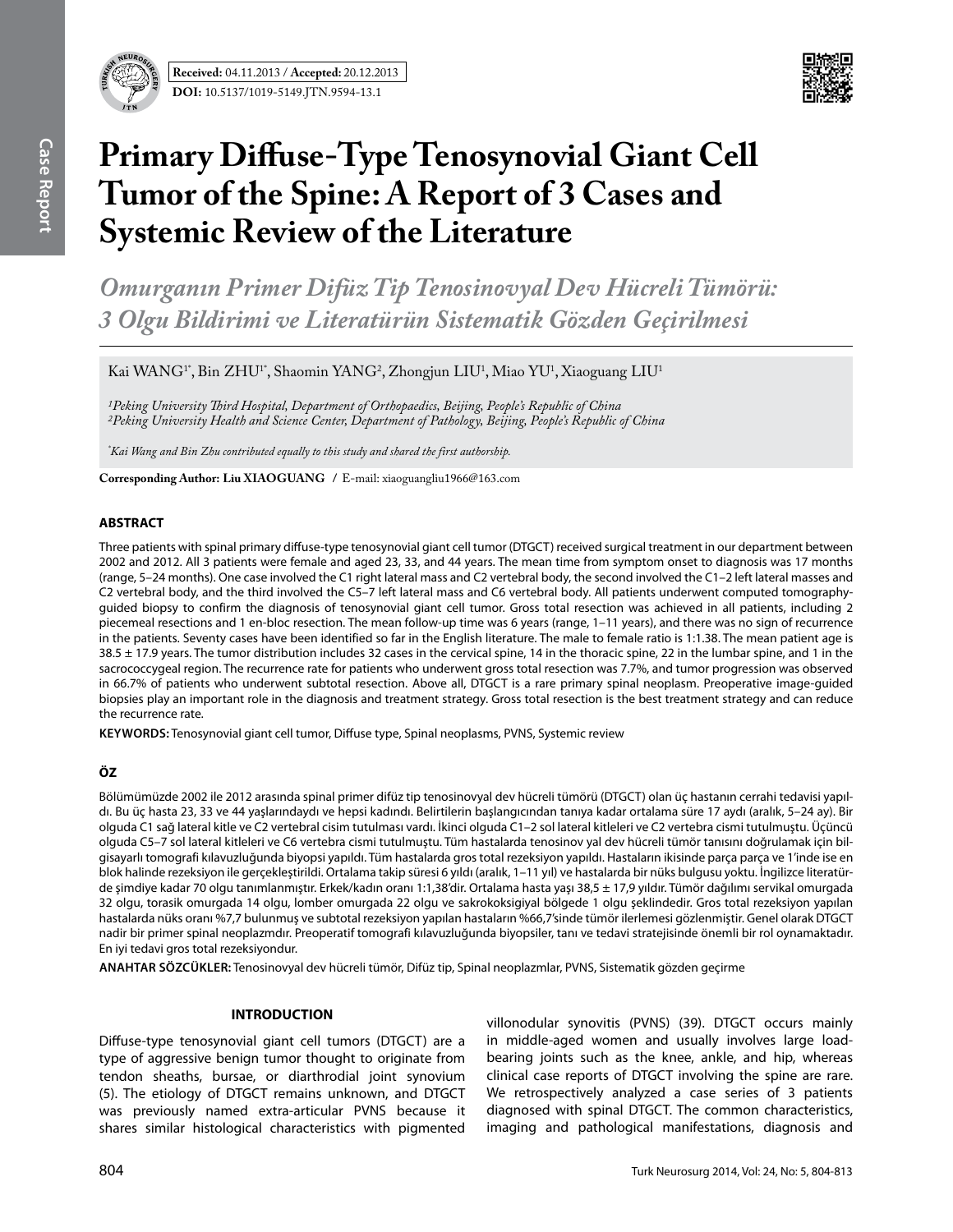treatment strategies, and follow-up data from these cases were retrospectively reviewed. Additionally, case reports in the English literature were systematically reviewed.

#### **CASE REPORTS**

#### *Case 1*

Patient 1 was a 23-year-old woman who experienced neck pain and discomfort over a 2-year period. No limitations in the cervical range of motion (ROM) were noted. The neurological examination was completely normal.

*Imaging:* The computed tomography (CT) examination revealed a 6×4×6 cm osteolytic lesion on the C1 right lateral mass and the C2 vertebral body (Figure 1a). Magnetic resonance imaging (MRI) demonstrated a lobulated mass that originated in the C1 right lateral mass, with significant paravertebral expansion. Heterogeneous isointensity was identified on the T1-weighted images, and high-signal intensity was identified on the T2-weighted images (Figure 1b).

*Treatment:* A single-stage combined anterior and posterior piecemeal total resection was performed, and stability reconstruction was achieved via a combination of anterior and posterior internal fixation (nail-plate system and occipitocervical fusion with iliac graft). The intraoperative blood loss was 1500 mL, and the surgery duration was 420 min. After 2.5 years, the posterior internal fixation was removed because of unbearable axial neck pain. The postoperative pathological examination confirmed the diagnosis of DTGCT.

*Follow-up examination:* The follow-up time was 11 years. The CT images taken at the last follow-up examination showed achievement of solid bone fusion and no sign of recurrence (Figure 1c).

#### *Case 2*

The second patient was a 33-year-old woman who experienced neck pain and right hand numbness over a 2-year period. The neurological examination indicated a medial-side sensory loss in the forearm and ring finger.

*Imaging:* CT images showed a giant osteolytic and expansive bone-destructive lesion centered in the C6 left lateral mass and lamina; the C5 and C7 lateral masses were also involved, and the cortical bone was eroded (Figure 2A). MRI revealed a lobulated mass, with significant expansion to the spinal canal and paravertebral areas. High-signal intensity was identified on the T1-weighted images, and low-signal intensity with patchy high-signal intensity was identified on the T2 weighted images (Figure 2B).

*Treatment:* A single-stage combined anterior and posterior piecemeal total resection was performed. The C6 vertebral body and lamina and the C5–7 left lateral masses were resected. Stability reconstruction was achieved via a combination of anterior and posterior internal fixation (nail-plate fixation from C3–T2 in the posterior approach and a titanium mesh fusion with iliac bone; Figure 2c). The intraoperative blood loss was 800 mL, and the surgery duration was 300 min.

*Follow-up:* The follow-up time was 6 years. The patient's right hand and forearm numbness significantly improved. The CT images at last follow-up examination showed no sign of recurrence (Figure 2D).

#### *Case 3*

The third patient was a 44-year-old woman who experienced neck pain and discomfort over a 2-year period. Her cervical range of motion (ROM) was significantly limited. The neurological examination was normal.

*Imaging:* Preoperative CT images showed an osteolytic lesion located at the odontoid, the C2 left vertebral body, and the C1–2 left lateral mass, whereas marginal sclerosis was visible (Figure 3a). MRI revealed a lobulated mass with high-signal intensity on the T1-weighted images and low-signal intensity on the T2-weighted images. Obvious enhancement was observed on the gadolinium diethylenetriamine penta-acetic acid (Gd-DTPA)-enhanced (administered intravenously) T1 weighted images (Figure 3b).

*Treatment:* A single-stage combined anterior and posterior en-bloc resection was performed. The tumor capsule was intact. Stability reconstruction was achieved via a posterior



**Figure 1: A)** Coronal plane computed tomography (CT) image showing an osteolytic lesion of the C1 right lateral mass and the C2 vertebral body (arrow). **b)** Lobulated high-signal intensity mass on T2-weighted magnetic resonance imaging (arrow). **c)** CT image taken 11 years after surgery showed solid bone fusion in the C1–3 region (arrow).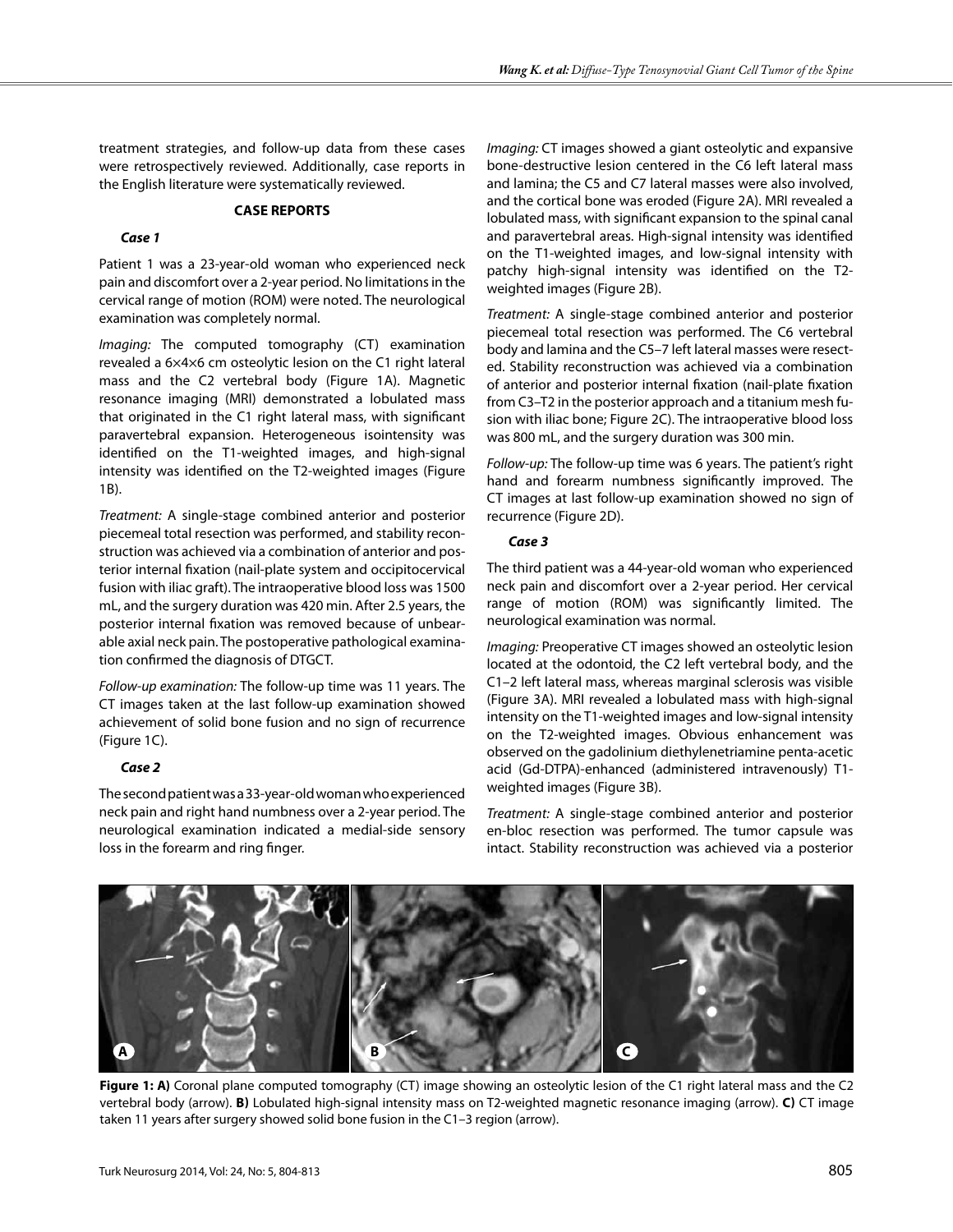

Figure 2: A) Computed tomography (CT) images show C6 left accessory-centric osteolytic and expansive bone destruction (arrow). **b)** Magnetic resonance imaging showed a low-intensity signal with patchy high-density signals on the T2-weighted images; the spinal cord was severely compressed (arrow). **c)** Postoperative antero-posterior and lateral plain graphs showed the internal fixation positioning. **d)** CT image taken 6 years after surgery showed no recurrence.



Figure 3: A) Preoperative computed tomography images show bone destruction on the odontoid, the C2 left vertebral body, and the left accessories of C1–2. **b)** A lobulated tumor mass with obvious gadolinium (Gd)-DTPA enhancement was observed on T1-weighted magnetic resonances images with intravenous Gd-DTPA administration.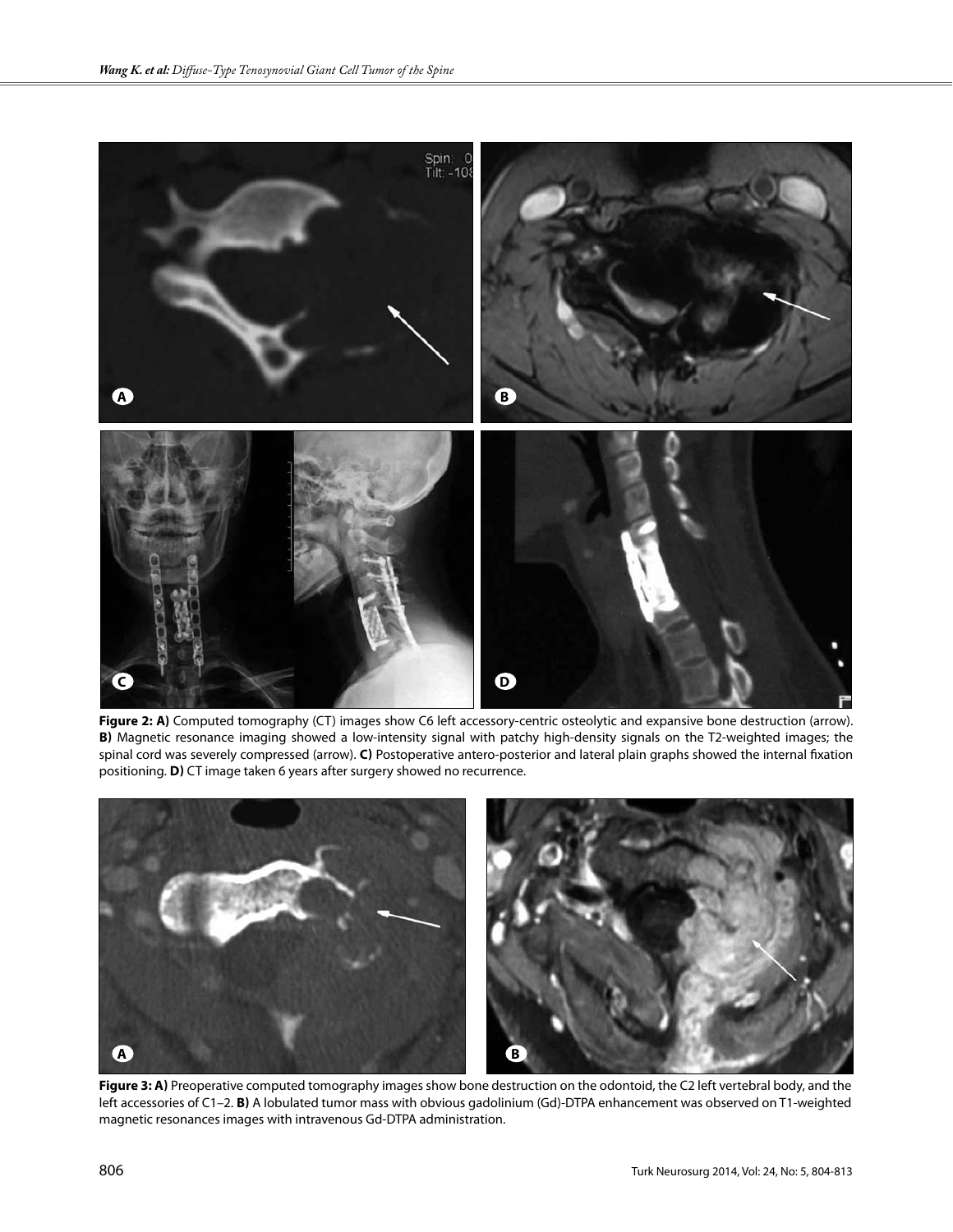internal fixation (screw-rod system, occipitocervical fusion with iliac graft). The intraoperative blood loss was 1500 mL, and the surgery duration was 447 min.

*Follow-up examination:* No recurrence was noted at the 1-year follow-up examination.

## *Pathological Analysis*

Pathologically, all 3 patients were diagnosed with DTGCT, with the following features that differentiated these tumors from other lesions, especially giant cell tumors of the bone. The tumors were non-circumscribed with infiltrative growth into the surrounding tissues. The clefts appeared as synoviallike and pseudoalveolar spaces, and villous patterns could be detected. Mononuclear histiocyte-like cells with vesicular nuclei were the predominant cell type present. Some of the mononuclear cells contained cytoplasmic hemosiderin. Small numbers of osteoclastic giant cells were irregularly distributed throughout the lesions and were more frequently observed around hemorrhagic foci. Sheets of foam cells and scattered lymphocytes were also detected. No necrosis or other obvious features indicative of malignancy were present in the lesions (Figure 4A,B). The immunohistochemical analysis of the 3 patients is listed in Table I.

## **Systemic review of case reports in the English literature**

*Search strategy:* Two reviewers independently searched the Ovid MEDLINE (1950–present), EMBASE (1980–present), and bibliographies for case reports of DTGCT/PVNS involving the spine. The searches were restricted to English language reports.

*The following search terms were used:* "diffuse-type tenosynovial giant cell tumor," "DTGCT," "pigmented villonodular synovitis," "PVNS," "giant cell tumor of tendon sheath," "GCTTS," "spinal neoplasms," "spine," and "spine tumor." Any disagreement between the reviewers was resolved by a discussion with the other reviewer. Cases were included if they met the following criteria: a pathological diagnosis of PVNS or DTGCT (giant cell tumor of tendon sheath; GCTTS) and tumors involving the axial skeleton (from atlas to coccyx).

*Data extraction:* The following information was collected from each case, using a standardized form: author and publication year, tumor location, sex and age, pathological diagnosis, treatment strategy, and follow-up data.

*Searching results:* After independently reviewing the titles and abstracts identified in the initial search according to the inclusion criteria, 87 cases were included in the full-text screening. Twelve repeatedly reported cases (13, 28), 2 cases of uncertain PVNS diagnoses (43), and 3 non-English reports (19,34,37) were excluded. A total of 70 cases were included in the meta-analysis (Table II) (1,3,4,6~18,20,22,23,25~29, 31~33,35,36,38,40~42,44,46~49).

## *Meta-Analysis*

There were 29 men and 40 women (the gender was unavailable in 1 case) (46), and the male to female ratio was 1:1.38. The

|                   | <b>Patient 1</b> | <b>Patient 2</b> | <b>Patient 3</b> |
|-------------------|------------------|------------------|------------------|
| S <sub>100</sub>  | $(-)$            | $(-)$            | $(+)$            |
| Cytokeratin (mix) | $(-)$            | $(-)$            | $(-)$            |
| CD45              | $(-)$            | $(+)$            | $(+)$            |
| <b>CD68</b>       | $(+)$            | $(+)$            | $(+)$            |
| Desmin            | $(-)$            | $(-)$            | $(\pm)$          |
| Vimentin          | $(+)$            | $(+)$            | $(\pm)$          |

**Table I:** Immunohistochemical Analysis of the 3 Patients

mean age of all patients was  $38.5 \pm 17.9$  years. The tumor distribution included 32 cases involving the cervical spine, 14 cases involving the thoracic spine, 22 cases involving the lumbar spine, and 1 case involving the sacrococcygeal region; the location of 1 case was unavailable (13).

Regarding the imaging manifestations, 50 patients (71.4%) reported that the tumors originated from the facet joint, 46 (65.7%) reported spinal canal tumor expansions (epidural or intradural), and 18 (25.7%) reported remarkable paravertebral tumor expansion of the tumor. Regarding the pathological diagnoses, 11 patients were diagnosed with DTGCT/GCTTS, 4 with PVNS/DTGCT, 53 with PVNS, and the other 2 cases with malignant PVNS.

Our systemic review mainly focused on the treatment strategies and prognosis for spinal PVNS/DTGCT. Among the 70 reported cases, imaging data from follow-up examinations performed beyond 1 year were available in 35 cases. Twenty-six patients (26/35, 74.3%) underwent gross total resection (GTR) of the tumors (24 underwent GTR, 1 underwent GTR combined with radiation therapy, and 1 underwent GTR combined with chemotherapy and radiation therapy). No tumor recurrence was observed at the last follow-up examination in 24 cases (24/26, 92.3%), and recurrence was observed in 2 cases (cases 16 and 18; 2/26, 7.7%). Nine patients (9/37, 24.3%) underwent subtotal resection of the tumor, and tumor progression was observed in 6 cases (6/9, 66.7%; includes 2 cases of malignant transformation and metastasis).

## **DISCUSSION**

Tenosynovial giant cell tumors (TGCT) are aggressive soft tissue tumors that belong to a group of lesions that originate from the bursa or the tendon sheath synovium (30). These lesions are classified into 3 types based on their location and encapsulation: nodular tenosynovitis, a localized extraarticular type; PVNS, a diffuse, non-encapsulated intraarticular type; and GCTTS or TGCT, a diffuse, extra-articular growth type. These various tumor types share similar histological findings. TGCT can further be classified as focaltype (FTGCT) or diffuse-type (DTGCT). FTGCT primarily occurs in the fingers and displays clear boundaries, whereas DTGCT occurs in large load-bearing joints such as the knee, hip, ankle, shoulder and elbow and lacks clear boundaries or displays capsular invasion (45); however, DTGCT, PVNS, and GCTTS were intermixed in the literature.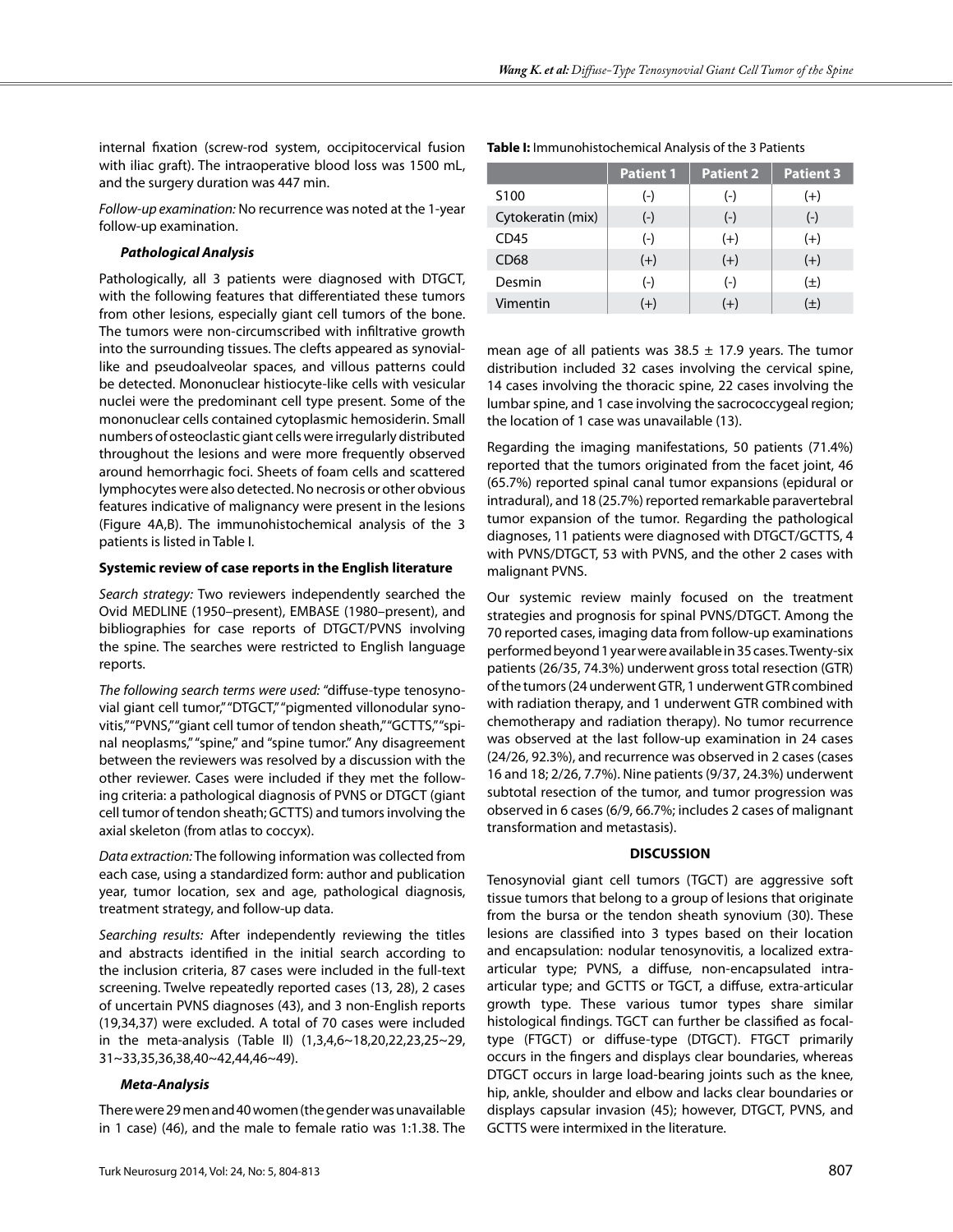

**Figure 4: a)** The tumors comprise an admixture of mononuclear histiocytoid cells, multinucleate giant cells, foam cells, siderophages, and inflammatory cells. Synovial-like spaces are present (hemotoxylin/eosin staining (HE, x10 magnification). **b)** A villous growth pattern was also detectable (HE, x20).

DTGCT or PVNS involving the spine is extremely rare, and no rigorous reviews were reported in the literature. We report herein 3 cases of spinal DTGCT at our institute and have performed a systematic review of the literature based on the current best evidence. Some scholars believe that primary spinal DTGCT originates from facet joint synovial tissue and mainly grows extra-articularly rather than in the interior of the joint space (11), mostly in the cervical and lumbar vertebrae and rarely in the thoracic spine (13, 15). Our study confirmed these beliefs, as women were more vulnerable to this type of tumor, 71.4% of spinal DTGCT/PVNS cases were reported to originate from facet joints, and 65.7% of these tumors expanded into the spinal canal. Overall, 77.1% of these tumors involved the cervical and lumbar spine.

DTGCT has no specific clinical and radiological manifestations; approximately 50% of patients have focal soft tissue mass shadows, which are occasionally accompanied by manifestations such as bone destruction, periosteal reactions, and calcification within the lesion (21, 28). CT can identify pathological changes of the facet joint, bone destruction, and eroded adjacent vertebral bodies. MRI often shows equal or higher signals than muscle on T1-weighted images, whereas the features on T2-weighted images vary and can be characterized by hypointense, isointense, or hyperintense signals. The lack of specific MRI features can lead to confusion when distinguishing between giant cell tumors of the bone and aneurysmal bone cysts (24).

Pathological manifestations provide the main diagnostic evidence. Histologically, DTGCT is characterized by the presence of monocytes and varying amounts of multinucleated giant cells, foam cells, chronic inflammatory cells, and hemosiderin (13). In the present study, all patients underwent preoperative CT-guided biopsies, followed by histological and immunohistochemical analyses. For all 3 cases, the DTGCT diagnoses were preoperatively confirmed. Immunohistochemically, the biopsy specimens from all 3 cases were positive for vimentin and CD68, suggesting that monocytes comprised the majority of reactive cells in these DTGCT. These findings were consistent with the pathological characteristics of TGCT. Therefore, preoperative CT-guided biopsy is an important method for preoperative diagnoses and treatment strategy decisionmaking.

GTR was the best treatment strategy, according to our systematic review. The recurrence rate of patients who underwent GTR was only 7.7%, and tumor progression was observed in 66.7% of patients who underwent subtotal resection. Additionally, 2 cases of malignant transformation were observed in patients who underwent subtotal resection. In the present study, all 3 patients received extra-capsular total resections, and no tumor recurrence was observed during the long-term follow-up period. Recently, the intraoperative application of 300-mCi radiotherapy-assisted surgery has been shown to significantly reduce the postoperative recurrence rate of DTGCT of the knee joint (5). Furthermore, some scholars attempted to treat TGCT in the articulations of the appendicular skeleton with imatinib-targeted therapy (2). However, no such treatments were reportedly applied to spinal DTGCT.

#### **CONCLUSION**

In summary, primary spinal DTGCT is rarely reported. Diagnosis mainly depends on histological and immunohistochemical analyses. CT-guided biopsy is an important diagnostic method. GTR is the best treatment strategy and can reduce the recurrence rate.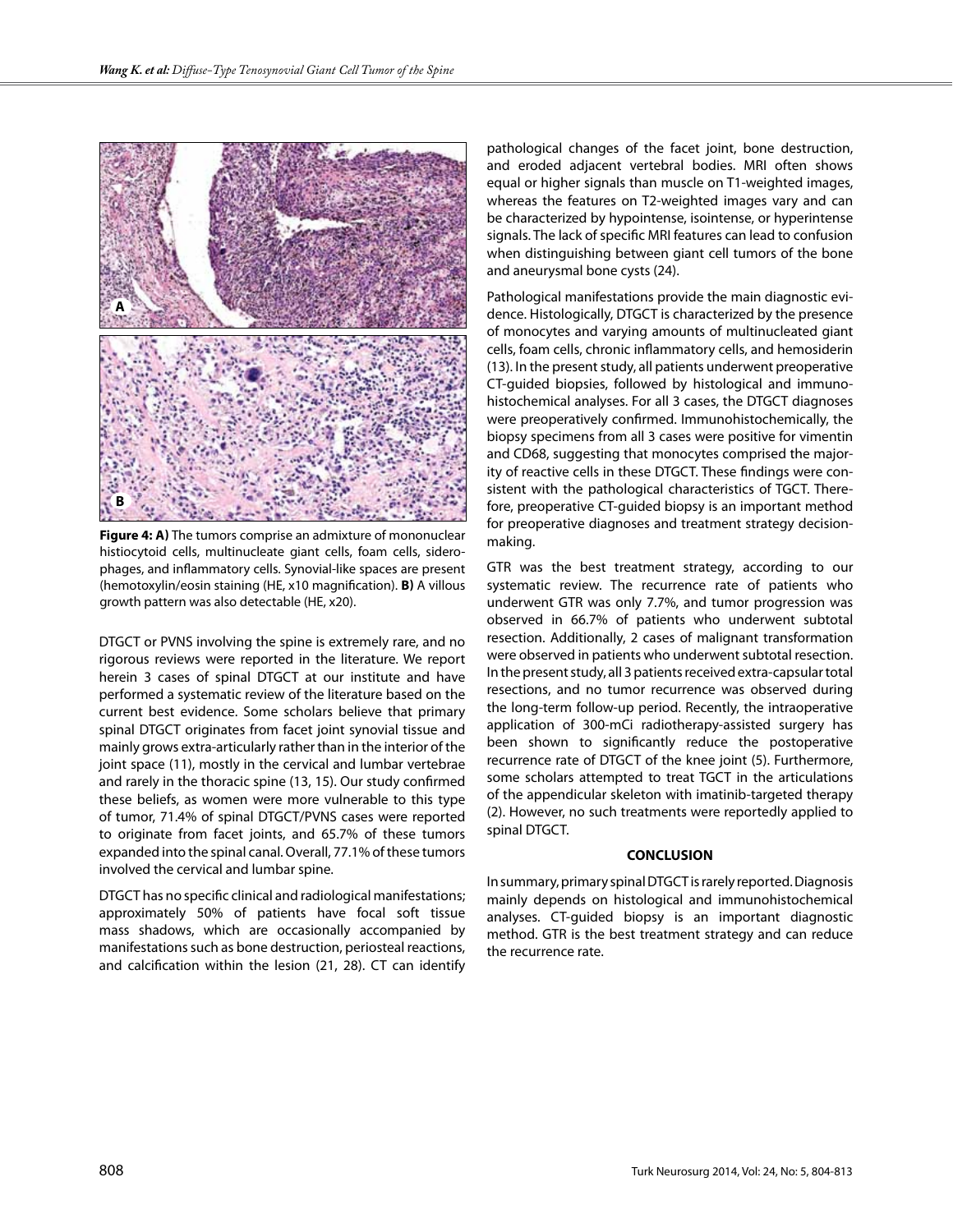| Follow-up                               | Symptom-free with 8 months follow-up | Symptom-free with 32 months follow-up | NTR with 132 months follow-up* | No follow-up                 | months later, then RR,NTR with 96 months follow-<br>Tumor progress 4 months later, then ER, TR 4<br>$4^{p*}$ | Symptom-free with 44 months follow-up*                                | No follow-up             | Symptom-free and NTR with 79 months follow-up* | No follow-up                            | Symptom-free with 12 months follow-up   | NTR with 84 months follow-up*                          | No follow-up                                           | No follow-up                        | NTR with 42 months follow-up*                                        | NTR with 120 months follow-up | TR 12 months later, then RR, NTR with 23 months<br>follow-up | NTR with 66 months follow-up         | TR, then GTR, NTR with 55 months follow-up | NTR with 64 months follow-up | NTR with 53 months follow-up | NTR with 36 months follow-up         | Symptom-free with 14 months follow-up | No follow-up                         | NTR with 11 months follow-up         | NTR with 6 months follow-up | No follow-up                                                      | No tumor progress with 16 months follow-up(MRI) |
|-----------------------------------------|--------------------------------------|---------------------------------------|--------------------------------|------------------------------|--------------------------------------------------------------------------------------------------------------|-----------------------------------------------------------------------|--------------------------|------------------------------------------------|-----------------------------------------|-----------------------------------------|--------------------------------------------------------|--------------------------------------------------------|-------------------------------------|----------------------------------------------------------------------|-------------------------------|--------------------------------------------------------------|--------------------------------------|--------------------------------------------|------------------------------|------------------------------|--------------------------------------|---------------------------------------|--------------------------------------|--------------------------------------|-----------------------------|-------------------------------------------------------------------|-------------------------------------------------|
| <b>Treatment</b><br>strategy            | <b>STR</b>                           | GFR                                   | GTR <sub></sub>                | GTR                          | <b>STR</b>                                                                                                   | <b>STR</b>                                                            | GTR                      | GTR                                            | GTR                                     | GTR                                     | Chemotherapy<br>and Radiation<br>GTR with              | GTR                                                    | GTR                                 | GTR                                                                  | GTR                           | GTR                                                          | GTR                                  | GTR                                        | GTR                          | GTR                          | GTR <sub></sub>                      | <b>STR</b>                            | $\bar{\mathbf{I}}$                   | GTR                                  | GTR                         |                                                                   | <b>STR</b>                                      |
| Pathological<br>diagnosis               | PVNS                                 | <b>PVNS</b>                           | <b>PVNS</b>                    | <b>PVVS</b>                  | PVNS                                                                                                         | PVNS                                                                  | PVNS                     | PVNS                                           | PVNS                                    | PVNS                                    | PVNS                                                   | DIGCT                                                  | PVNS (DTGCT)                        | PVNS                                                                 | PVNS                          | <b>PVNS</b>                                                  | PVNS                                 | <b>PVNS</b>                                | <b>PVNS</b>                  | <b>PVNS</b>                  | <b>PVNS</b>                          | <b>PVNS</b>                           | PVNS                                 | <b>PVNS</b>                          | <b>PVNS</b>                 | (DTGCT)<br>GCTTS                                                  | <b>PVVS</b>                                     |
| Sites                                   | C3-6, with SCE                       | nt, with SCE<br>L4-L5,right facet joi | $C1-4$                         | L5-S1, facet joint, with SCE | L4-L5, left facet joint, with PVE and SCE                                                                    | Left facet joint of L2 and L3, left pedicle of<br>L2,with PVE and SCE | L5-S1, with SCE          | Left facet joint of C6 and C7, lamina of C7    | Left facet joint of L4 and L5, with SCE | Left facet joint of C4 and C5, with SCE | T8 and T9, with SCE and<br>Right facet joint of<br>PVE | Right facet joint and lamina of C6 and<br>C7, with SCE | Right facet joint of L4-5, with SCE | Extraspinal and intraspinal at T7-8<br>level, laminal arches of T7-8 | C5 with facet joint involved  | L5-S1 with facet joint involved                              | C7 With facet joint involved and SCE | C4-5 With facet joint involved and SCE     | $\overline{11}$              | T3 With facet joint involved | C5 With facet joint involved and SCE | $\mathbf{C}$                          | L3 With facet joint involved and SCE | C6 With facet joint involved and SCE | C5-6 with SCE               | Right pedicle, lamina, and facet joint of<br>C4, with SCE and PVE | T9-T12, epidural mass with lamina eroded        |
| Gender/<br>Age                          | F/65                                 | F/54                                  | F/35                           | M/23                         | F/48                                                                                                         | F/34                                                                  | F/81                     | F/37                                           | F/61                                    | M/84                                    | F/25                                                   | F/42                                                   | F/51                                | M/23                                                                 | F/37                          | F/29                                                         | F/37                                 | M/38                                       | M/40                         | F/21                         | M/43                                 | M/42                                  | M/67                                 | M/26                                 | <b>M/44</b>                 | M/25                                                              | M/19                                            |
| Author                                  | Kleinman (1980)                      | Campbell (1982)                       | Pulitzer (1984)                |                              | Weidner (1986)                                                                                               |                                                                       | Retrum (1987)            | Karnezis (1990)                                | Khoury (1991)                           |                                         | Kuwabara (1992)                                        | Mahmood (1992)                                         | Titelbaum (1992)                    | Clark (1993)                                                         | Giannini (1996)               |                                                              |                                      |                                            |                              |                              |                                      |                                       |                                      |                                      |                             | Bui-Mansfield<br>(1996)                                           | Gezen (1996)                                    |
| <b>Case</b><br>$\overline{\phantom{a}}$ | $\overline{\phantom{0}}$             | $\sim$                                | $\mathsf{w}$                   | 4                            | 5                                                                                                            | 6                                                                     | $\overline{\phantom{0}}$ | $\infty$                                       | ó                                       | $\overline{0}$                          | $\overline{a}$                                         | $\overline{c}$                                         | $\tilde{c}$                         | $\overline{4}$                                                       | $\frac{1}{2}$                 | $\frac{8}{1}$                                                | $\overline{1}$                       | $\frac{8}{1}$                              | $\overline{0}$               | 20                           | $\overline{2}1$                      | 22                                    | 23                                   | $\overline{24}$                      | 25                          | 26                                                                | 27                                              |

**Table II:** Common Characteristics of Primary Spinal DTGCT (Including PVNS) Reported in English Literature

Table II: Common Characteristics of Primary Spinal DTGCT (Including PVNS) Reported in English Literature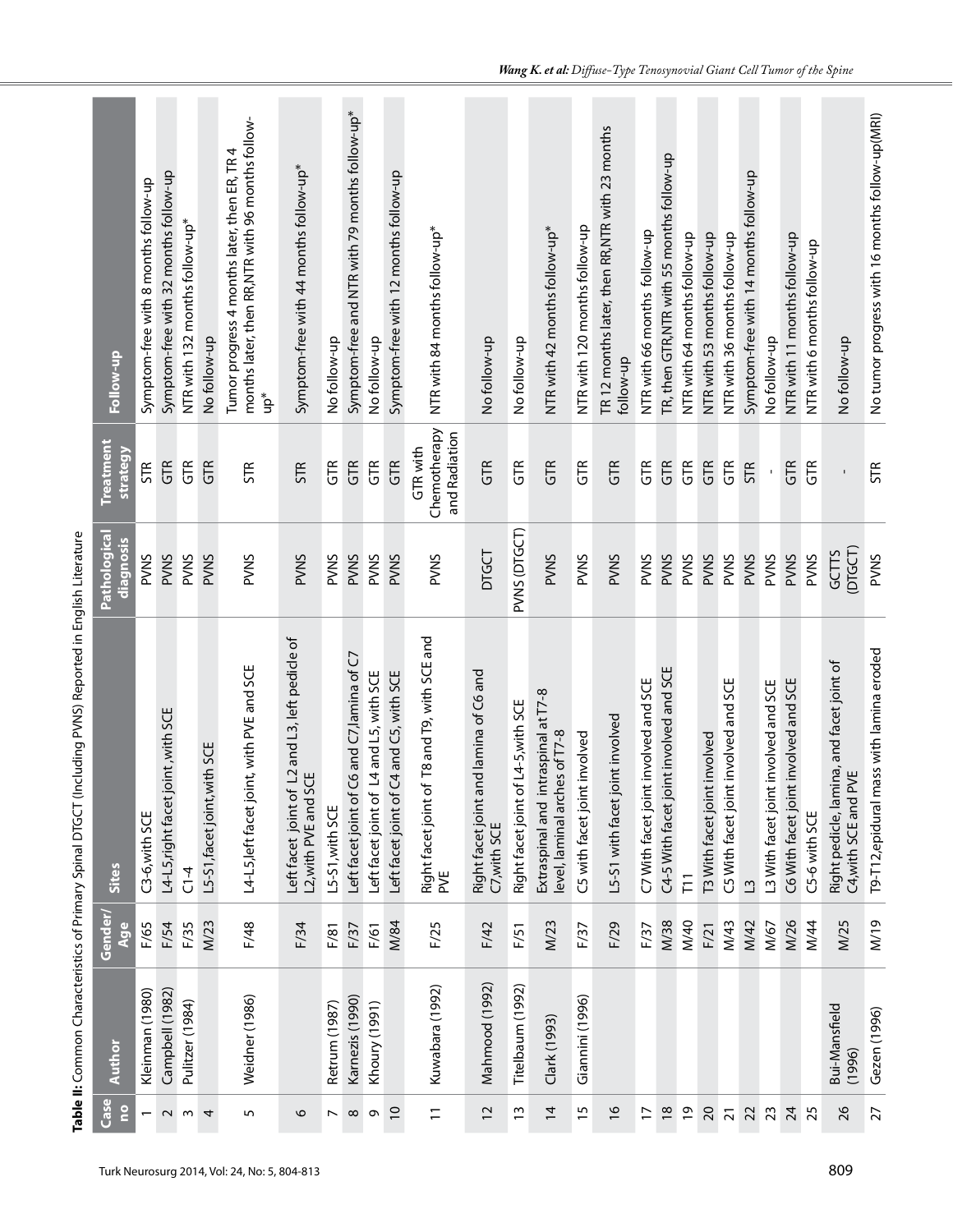| Follow-up                        | TR and Meta 20 months later, then STR and<br>chemotherapy, die of sepsis 7 months later | No follow-up                        | No follow-up                                | NTR with 36 months follow-up                    | No tumor progress with 24 months follow-up(CT) | Symptom-free with 24 months follow-up                           | No follow-up     | No follow-up                | Tumor progress with 60 months follow-up, then GTR<br>and radiation, no further follow-up | Tumor progress 24 months later, then GTR,TR at last<br>follow-up | NTR with 48 months follow-up | NTR with 108 months follow-up | NTR with 36 months follow-up | STR and radiation, residual tumor(stable) with 24<br>Tumor progress with 12 months follow-up, then<br>months follow-up | NTR with 84 months follow-up | NTR with 120 months follow-up | No follow-up                | No follow-up                | NTR with 4 months follow-up | No follow-up                | Symptom-free and NTR with 6 months follow-up            | No follow-up                 | No follow-up                                 |
|----------------------------------|-----------------------------------------------------------------------------------------|-------------------------------------|---------------------------------------------|-------------------------------------------------|------------------------------------------------|-----------------------------------------------------------------|------------------|-----------------------------|------------------------------------------------------------------------------------------|------------------------------------------------------------------|------------------------------|-------------------------------|------------------------------|------------------------------------------------------------------------------------------------------------------------|------------------------------|-------------------------------|-----------------------------|-----------------------------|-----------------------------|-----------------------------|---------------------------------------------------------|------------------------------|----------------------------------------------|
| <b>Treatment</b><br>strategy     | <b>STR</b>                                                                              | GTR                                 | GTR                                         | GTR <sub></sub>                                 | <b>STR</b>                                     | Radiation<br><b>GTR</b> and                                     | GTR              | GTR                         | <b>STR</b>                                                                               | <b>STR</b>                                                       | GTR (en-bloc)                | GTR                           | GTR <sub></sub>              | <b>STR</b>                                                                                                             | Radiation<br>GTR and         | $\widetilde{5}$               | GTR                         | <b>STR</b>                  | Radiation<br><b>GTR</b> and | <b>STR</b>                  | GTR                                                     |                              |                                              |
| Pathological<br>diagnosis        | Malignant<br>PVNS/<br><b>PVVS</b>                                                       | PVNS                                | <b>PVWS</b>                                 | PVNS                                            | (DTGCT)<br>GCTTS                               | PVNS                                                            | <b>PVNS</b>      | PVNS                        | <b>PVNS</b>                                                                              | PVNS                                                             | <b>PVNS</b>                  | <b>PVNS</b>                   | <b>PVWS</b>                  | <b>PVNS</b>                                                                                                            | <b>PVNS</b>                  | <b>PVNS</b>                   | PVNS                        | PVNS                        | <b>PVNS</b>                 | <b>PVNS</b>                 | <b>PVNS</b>                                             | <b>PVNS</b>                  | <b>PVNS</b>                                  |
| <b>Sites</b>                     | Left pedicles and vertebral bodies of L2 and<br>L3, with SCE and PVE                    | T7-8 posterior elements and pedicle | L3 and L4, with SCE<br>Right facet joint of | L5-S1, with SCE and PVE<br>Right facet joint of | Left facet joint of C4 and C5                  | and C2, vertebral body of<br>Lateral mass of C1<br>C2, with PVE | Sacrococcyx      | T4-5, facet joint, with SCE | C2-3, facet joint, with SCE                                                              | L4-5, facet joint, with SCE                                      | L4, facet joint              | C5-6, facet joint             | C3-4, facet joint, with SCE  | $\mathbf I$                                                                                                            | Cervical spine               | Cervical spine                | C5-6, facet joint, with SCE | C5-6, facet joint, with SCE | Cervical spine              | C4-5, facet joint, with SCE | of C5 and C6, with SCE<br>Posterior elements<br>and PVE | L5-S1, facet joint, with PVE | T2-3, facet joint, pedicle, with SCE and PVE |
| Gender/<br>Age                   | M/60                                                                                    | F/13                                | F/70                                        | M/71                                            | F/27                                           | F/44                                                            | M/17             | F/21                        | M/23                                                                                     | F/25                                                             | F/29                         | M <sub>31</sub>               | F/32                         | M/32                                                                                                                   | M/35                         | F/39                          | F/39                        | F/43                        | M/44                        | F/44                        | M/43                                                    | F/14                         | F/7                                          |
| <b>Author</b>                    | Clerc (1999)                                                                            | Bruecks (2000)                      | <b>Dimeco</b> (2001)                        | Sampathkumar<br>(2001)                          | Dingle (2002)                                  | Graham (2002)                                                   | Furlong (2003) # |                             |                                                                                          |                                                                  |                              |                               |                              |                                                                                                                        |                              |                               |                             |                             |                             |                             | Parmar (2004)                                           | Motamedi (2005)\$            |                                              |
| Case<br>$\overline{\phantom{a}}$ | 28                                                                                      | 29                                  | 30                                          | $\overline{3}$                                  | 32                                             | 33                                                              | 34               | 35                          | 36                                                                                       | 57                                                               | 38                           | 39                            | $\overline{a}$               | $\frac{4}{3}$                                                                                                          | 42                           | $\frac{3}{4}$                 | $\ddot{4}$                  | 45                          | $\frac{4}{6}$               | 47                          | 48                                                      | $\overline{6}$               | 50                                           |

**Table II:** Cont.

Table II: Cont.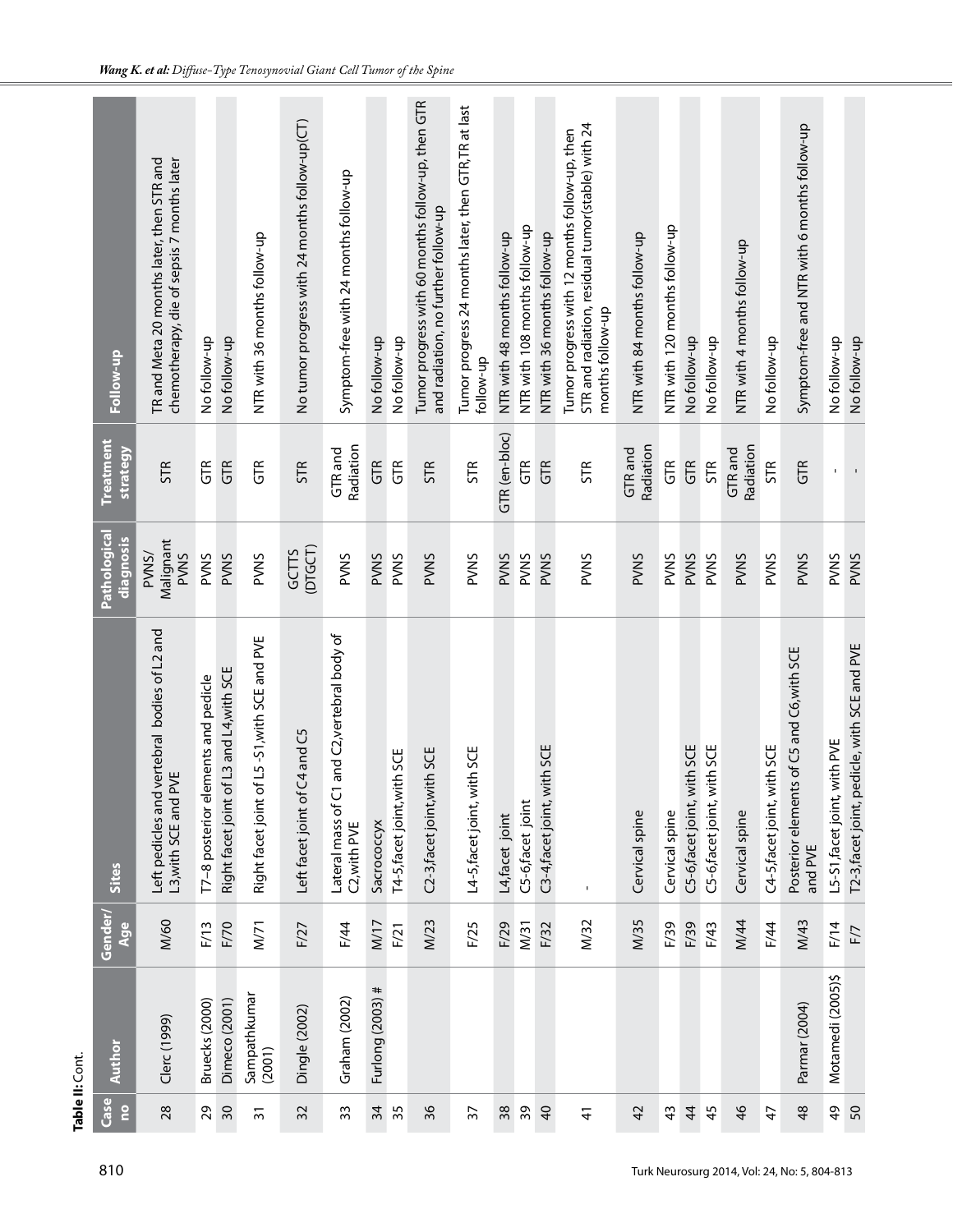| Case<br><u>e</u> | Author                             | Gender/<br>Age | <b>Sites</b>                                                                         | Pathological<br>diagnosis           | <b>Treatment</b><br><b>strategy</b> | Follow-up                                                                                                                                                                                                                                                                                                                                                                                                                                      |
|------------------|------------------------------------|----------------|--------------------------------------------------------------------------------------|-------------------------------------|-------------------------------------|------------------------------------------------------------------------------------------------------------------------------------------------------------------------------------------------------------------------------------------------------------------------------------------------------------------------------------------------------------------------------------------------------------------------------------------------|
| $\overline{5}$   |                                    | F/36           | icle, with SCE and PVE<br>T5-6, facet joint, ped                                     | <b>PVVNS</b>                        |                                     | No follow-up                                                                                                                                                                                                                                                                                                                                                                                                                                   |
| 52               |                                    | M/30           | T5-6, with PVE                                                                       | <b>PVNS</b>                         | $\bar{\Gamma}$                      | No follow-up                                                                                                                                                                                                                                                                                                                                                                                                                                   |
| 53               | Doita (2005)                       | M/26           | left facet joint, pedicle and lamina of T7 and<br>T8, with PVE                       | GCTTS (DTGCT)                       | <b>STR</b>                          | Symptom-free and no tumor progress with 24<br>months follow-up(MRI)                                                                                                                                                                                                                                                                                                                                                                            |
| 54               | Hansen (2007)                      | M/17           | Left facet joint and lamina of C6-7, with SCE                                        | PVNS (DTGCT)                        | GTR                                 | No follow-up                                                                                                                                                                                                                                                                                                                                                                                                                                   |
| 55               | Oda (2007)                         | F/53           | Lateral vertebral body and facet joint of L5<br>and S1, with PVE and SCE             | Malignant<br>(DTGCT)<br><b>PVVS</b> | <b>STR</b>                          | Tumor progress 10 months later, then GTR(en-<br>bloc), TR and Meta 7 months later, then<br>chemotherapy, no further follow-up                                                                                                                                                                                                                                                                                                                  |
| 56               | Finn (2007)                        | F/82           | The odontoid process and right lateral mass<br>of C2                                 | <b>PVNS</b>                         | GTR                                 | NTR with 24 months follow-up(CT)                                                                                                                                                                                                                                                                                                                                                                                                               |
| 57               | <b>Oe</b> (2007)                   | M/43           | <b>I-5, with SCE</b><br>Left facet joint of L4                                       | PVNS                                | GTR <sub></sub>                     | Symptom-free and NTR with 36 months follow-<br>up(MRI)                                                                                                                                                                                                                                                                                                                                                                                         |
| 58               | Gupta (2008)                       | F/9            | T8-9, facet joint, transverse process, with SCE                                      | GCTTS (DTGCT)                       | GTR                                 | Symptom-free and NTR with 18 months follow-up                                                                                                                                                                                                                                                                                                                                                                                                  |
| 59               | Blankenbaker<br>(2008)             | M/43           | ith PVE<br>C1, Posterior arch, w                                                     | TGCT                                | GTR <sub></sub>                     | No follow-up                                                                                                                                                                                                                                                                                                                                                                                                                                   |
| $\infty$<br>67   | <b>Rovner</b> (2008)<br>Del (2009) | M/17<br>F/37   | Left facet joint and lamina of T9, with SCE<br>Right L5 lamina and L5-S1 facet joint | <b>PVWS</b><br><b>PVNS</b>          | GTR<br>GTR <sub></sub>              | NTR with 72 months follow-up(MRI)<br>NTR with 8 months follow-up(CT)                                                                                                                                                                                                                                                                                                                                                                           |
| 62               | Musluman (2009)                    | F/59           | -5, with SCE<br>Left facet joint of L4                                               | PVNS                                | GTR                                 | Symptom-free and NTR with 6 months follow-<br>up(CT)                                                                                                                                                                                                                                                                                                                                                                                           |
| 63               | Yener (2010)                       | F/66           | Spinous process, right lamina and facet joint<br>of L2, with SCE                     | PVNS                                | GTR <sub></sub>                     | No follow-up                                                                                                                                                                                                                                                                                                                                                                                                                                   |
| $\mathcal{Q}$    | <b>Hsieh (2012)</b>                | M/39           | Right facet joint of L2-3, with SCE                                                  | PVNS (DTGCT)                        | GTR                                 | No follow-up                                                                                                                                                                                                                                                                                                                                                                                                                                   |
| 65               | Okutan (2012)                      | M/65           | process of C7, with SCE<br>Lamina and spinous                                        | <b>DTGCT</b>                        | GTR                                 | NTR with 6 months follow-up(CT)                                                                                                                                                                                                                                                                                                                                                                                                                |
| 89               | Teixeira (2012)                    | 1/31           | foramina between C1<br>and C2, with SCE and PVE<br>Right intervertebral              | GCTTS (DTGCT)                       | GTR (en-bloc)                       | NTR with 18 months follow-up(MRI)                                                                                                                                                                                                                                                                                                                                                                                                              |
| 67               | Siribumrungwong<br>(2013)          | F/7            | left facet joint at T5-T6, with SCE                                                  | PVNS (DTGCT)                        | $\frac{1}{5}$                       | NTR with 12 months follow-up(MRI)                                                                                                                                                                                                                                                                                                                                                                                                              |
| 68               | Our cases                          | F/23           | Right lateral mass of C1 and the vertebral<br>body of C2, with PVE                   | DIGCT                               | GTR                                 | NTR with 132 months follow-up(CT)                                                                                                                                                                                                                                                                                                                                                                                                              |
| 69               |                                    | F/33           | Left lateral mass of C5-7 and lamina of<br>C6, with SCE and PVE                      | DIGCT                               | $\widetilde{5}$                     | NTR with 72 months follow-up(CT)                                                                                                                                                                                                                                                                                                                                                                                                               |
| $\overline{C}$   |                                    | F/44           | Left vertebral body of C2 and the left lateral<br>mass of C1-2                       | DIGCT                               | GTR (en-bloc)                       | NTR with 12 months follow-up(CT)                                                                                                                                                                                                                                                                                                                                                                                                               |
|                  |                                    |                | was excluded; \$:11 cases previously reported by Furlong.et.al were excluded.        |                                     |                                     | M: Male; F: Female; DTGCT: Diffuse-type tenosynovial giant cell tumor; PVNS: Pigmented villonodular synovitis; GCTTS: Giant cell tumor of tendon sheath; SCE: Spinal canal expansion; PVE: Paravertebral expansion;<br>GTR: Gross total resection; STR: Subtotal resection; TR: Tumor recurrence; NTR: No tumor recurrence; Meta: Meta:sis; *: Data updated by Giannini.et.al; #: 1 case previously reported by Bui-Mansfield.et.al. (case 26) |

Table II: Cont. **Table II:** Cont.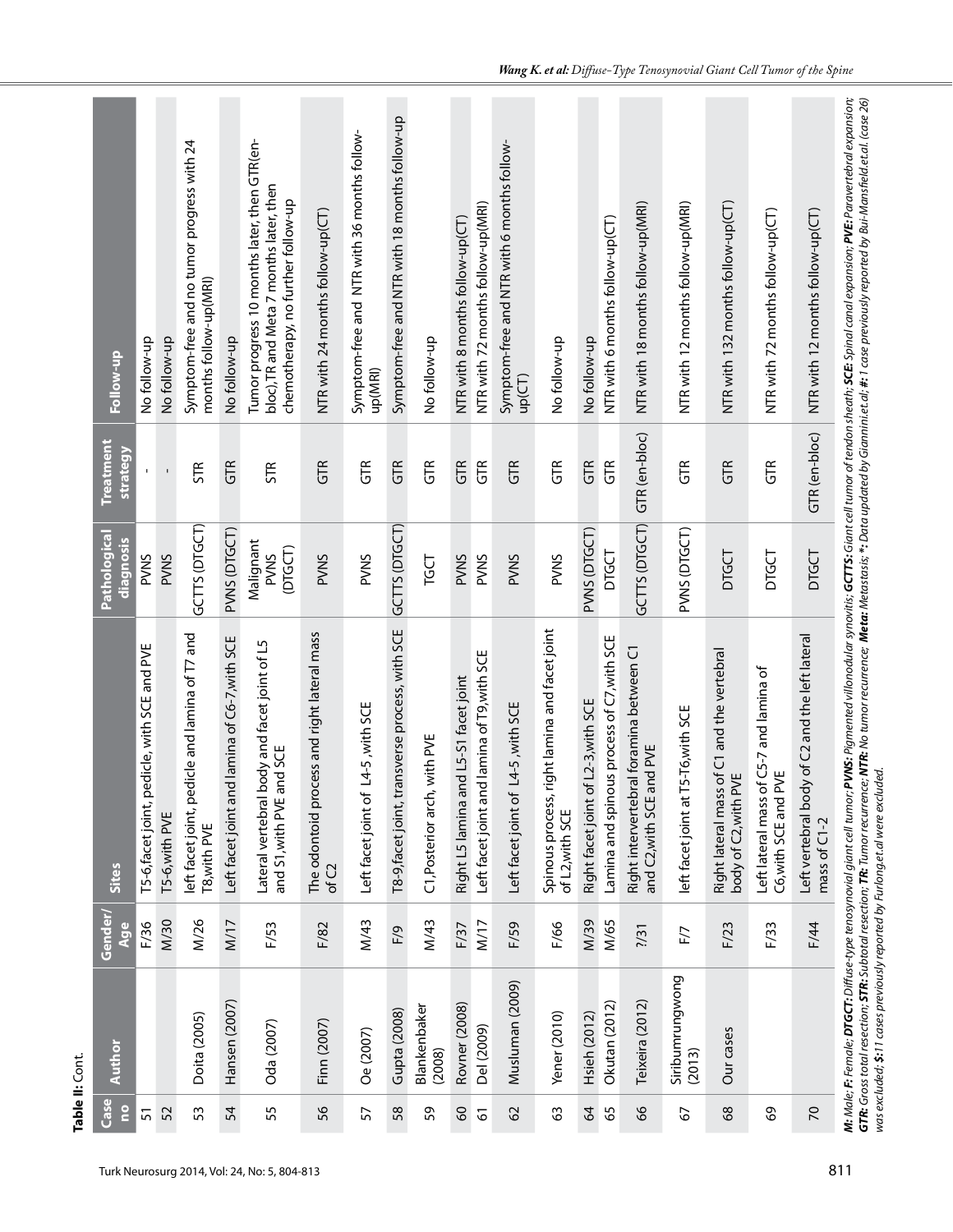#### **References**

- 1. Blankenbaker DG, Tuite MJ, Koplin SA, Salamat MS, Hafez R: Tenosynovial giant cell tumor of the posterior arch of C1. Skeletal Radiol 37(7): 667-671, 2008
- 2. Blay JY, El SH, Thiesse P, Garret J, Ray-Coquard I: Complete response to imatinib in relapsing pigmented villonodular synovitis/tenosynovial giant cell tumor (PVNS/TGCT). Ann Oncol 19(4): 821-822, 2008
- 3. Bruecks AK, Macaulay RJ, Tong KA, Goplen G: November 2000: 13 year old girl with back pain and leg weakness. Brain Pathol. 11(2): 263-264, 2001
- 4. Bui-Mansfield LT, Youngberg RA, Coughlin W, Chooljian D: MRI of giant cell tumor of the tendon sheath in the cervical spine. J Comput Assist Tomogr 20(1): 113-115, 1996
- 5. Campbell AJ, Wells IP: Pigmented villonodular synovitis of a lumbar vertebral facet joint. J Bone Joint Surg Am 64(1): 145-146, 1982
- 6. Clark LJ, McCormick PW, Domenico DR, Savory L: Pigmented villonodular synovitis of the spine. Case report. J Neurosurg 79(3): 456-459, 1993
- 7. Clerc D, Berge E, Benichou O, Paule B, Quillard J, Bisson M: An unusual case of pigmented villonodular synovitis of the spine: Benign aggressive and/or malignant. Rheumatology (Oxford). 38(5): 476-477, 1999
- 8. del CBL, Rosales OLM, Arriaga NM, Izaguirre A, Pineda C: Pigmented villonodular synovitis of thoracic facet joint presenting as rapidly progressive paraplegia. J Clin Rheumatol 15(8): 393-395, 2009
- 9. Dimeco F, Rizzo P, Li KW, Ciceri E, Casali C, Pollo B, Lasio G: Pigment villonodular synovitis of the spine. Case report and review of the literature. J Neurosurg Sci 45(4): 216-219; discussion 219, 2001
- 10. Dingle SR, Flynn JC, Flynn JC Jr, Stewart G: Giant-cell tumor of the tendon sheath involving the cervical spine. A case report. J Bone Joint Surg Am 84-A(9): 1664-1667, 2002
- 11. Doita M, Miyamoto H, Nishida K, Nabeshima Y, Yoshiya S, Kurosaka M: Giant-cell tumor of the tendon sheath involving the thoracic spine. J Spinal Disord Tech 18(5): 445-448, 2005
- 12. Finn MA, McCall TD, Schmidt MH: Pigmented villonodular synovitis associated with pathological fracture of the odontoid and atlantoaxial instability. Case report and review of the literature. J Neurosurg Spine 7(2): 248-253, 2007
- 13. Furlong MA, Motamedi K, Laskin WB, Vinh TN, Murphey M, Sweet DE, Fetsch JF: Synovial-type giant cell tumors of the vertebral column: A clinicopathologic study of 15 cases, with a review of the literature and discussion of the differential diagnosis. Hum Pathol 34(7): 670-679, 2003
- 14. Gezen F, Akay KM, Aksu AY, Beduk A, Seber N: Spinal pigmented villonodular synovitis: A case report. Spine (Phila Pa 1976) 21(5): 642-645, 1996
- 15. Giannini C, Scheithauer BW, Wenger DE, Unni KK: Pigmented villonodular synovitis of the spine: A clinical, radiological, and morphological study of 12 cases. J Neurosurg 84(4): 592-597, 1996
- 16. Graham EJ, Kuklo TR, Kyriakos M, Rubin DA, Riew KD: Invasive pigmented villonodular synovitis of the atlantoaxial joint: A case report. J Bone Joint Surg Am 84-A(10): 1856-1860, 2002
- 17. Gupta R, Jambhekar N, Sanghvi D: Giant-cell tumour of the synovium in a facet joint in the thoracic spine of a child. J Bone Joint Surg Br 90(2): 236-239, 2008
- 18. Hansen MA, Harper C, Yiannikas C, McGee-Collett M: A rare presentation of pigmented villonodular synovitis. J Clin Neurosci 14(4): 386-388, 2007
- 19. Hermann J, Stadlmaier E, Ch A, Spuller E, Reittner P, Graninger W: Erosive intervertebral joint lesions. A case of pigmented villonodular synovitis. Z Rheumatol 66(2): 152, 154-156, 2007
- 20. Hsieh YC, Chen WY, Hsieh TY, Chan WP: Pigmented villonodular synovitis of the lumbar spine. J Clin Rheumatol 18(5): 274-275, 2012
- 21. Karasick D, Karasick S: Giant cell tumor of tendon sheath: Spectrum of radiologic findings. Skeletal Radiol 21(4): 219- 224, 1992
- 22. Karnezis TA, McMillan RD, Ciric I: Pigmented villonodular synovitis in a vertebra. A case report. J Bone Joint Surg Am 72(6): 927-930, 1990
- 23. Khoury GM, Shimkin PM, Kleinman GM, Mastroianni PP, Nijensohn DE: Computed tomography and magnetic resonance imaging findings of pigmented villonodular synovitis of the spine. Spine (Phila Pa 1976) 16(10):1236-1237, 1991
- 24. Kitagawa Y, Ito H, Amano Y, Sawaizumi T, Takeuchi T: MR imaging for preoperative diagnosis and assessment of local tumor extent on localized giant cell tumor of tendon sheath. Skeletal Radiol 32(11): 633-638, 2003
- 25. Kleinman GM, Dagi TF, Poletti CE: Villonodular synovitis in the spinal canal: Case report. J Neurosurg 52(6): 846-848, 1980
- 26. Kuwabara H, Uda H, Nakashima H: Pigmented villonodular synovitis (giant cell tumor of the synovium) occurring in the vertebral column. Report of a case. Acta Pathol Jpn 42(1): 69-74, 1992
- 27. Mahmood A, Caccamo DV, Morgan JK: Tenosynovial giantcell tumor of the cervical spine. Case report. J Neurosurg 77(6): 952-955, 1992
- 28. Motamedi K, Murphey MD, Fetsch JF, Furlong MA, Vinh TN, Laskin WB, Sweet DE: Villonodular synovitis (PVNS) of the spine. Skeletal Radiol 34(4):185-195, 2005
- 29. Musluman AM, Cavusoglu H, Yilmaz A, Dalkilic T, Tanik C, Aydin Y: Pigmented villonodular synovitis of a lumbar intervertebral facet joint. Spine J 9(8): e6-9, 2009
- 30. Myers BW, Masi AT: Pigmented villonodular synovitis and tenosynovitis: A clinical epidemiologic study of 166 cases and literature review. Medicine (Baltimore) 59(3):223-238, 1980
- 31. Oda Y, Takahira T, Yokoyama R, Tsuneyoshi M: Diffuse-type giant cell tumor/pigmented villonodular synovitis arising in the sacrum: Malignant form. Pathol Int 57(9): 627-631, 2007
- 32. Oe K, Sasai K, Yoshida Y, Ohnari H, Iida H, Sakaida N, Uemura Y: Pigmented villonodular synovitis originating from the lumbar facet joint: A case report. Eur Spine J 16 Suppl 3: 301-305, 2007